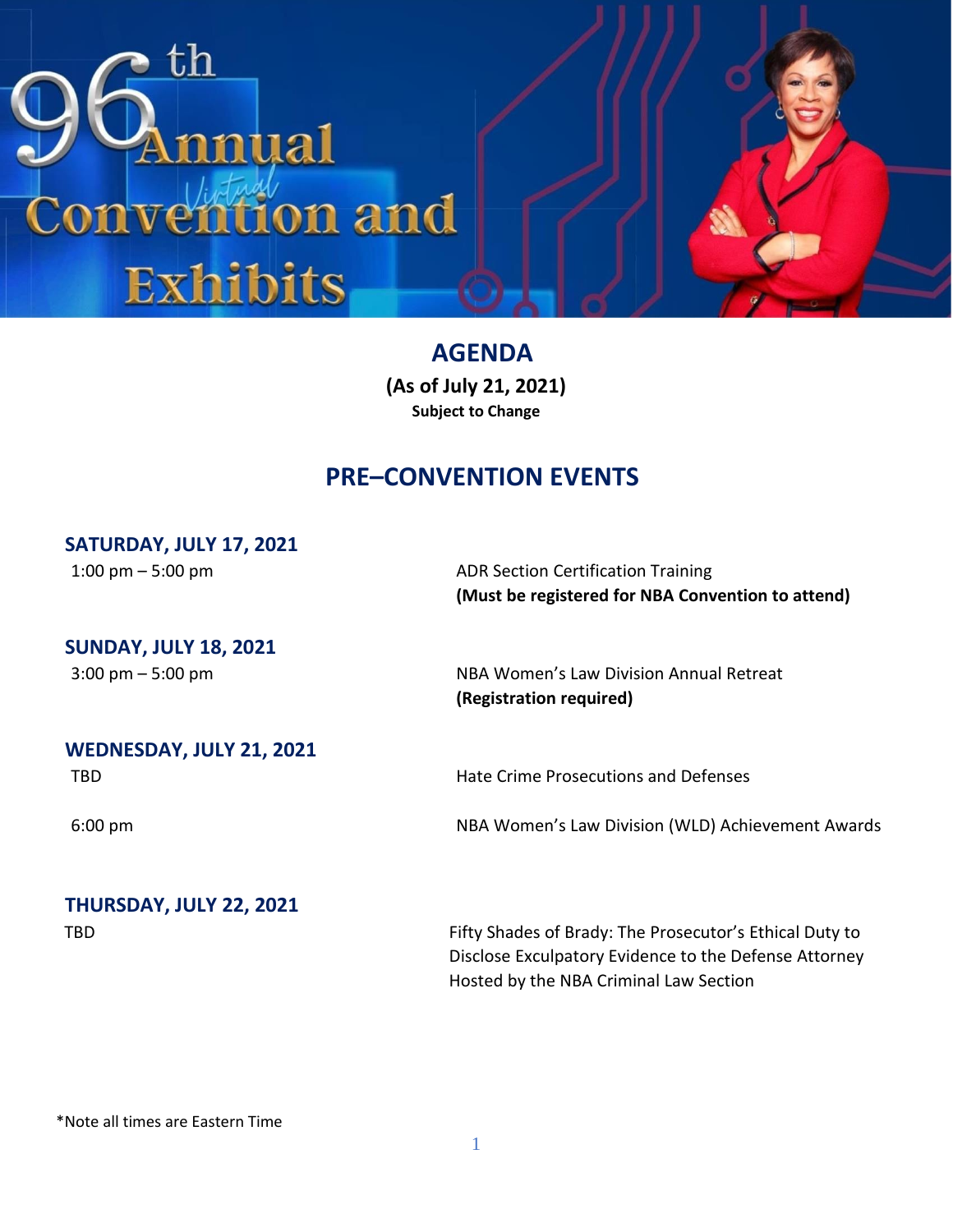

### **CONVENTION EVENTS OFFICIAL CONVENTION OPENING**

#### **FRIDAY, JULY 23, 2021**

| $9:00$ am $-11:00$ am | <b>CLE Session</b> | Nuts and Bolts of Chapter 7 and Chapter 13 Bankruptcy                                                                                                                                                                                     |  |
|-----------------------|--------------------|-------------------------------------------------------------------------------------------------------------------------------------------------------------------------------------------------------------------------------------------|--|
| 11:00 am $-6:00$ pm   |                    | NBA Career Fair & Exhibits (24-hour access)                                                                                                                                                                                               |  |
| 11:00 am $-$ 12:30 pm | CLE #1 Session     | Changing the Diversity Narrative - Making Diversity a<br>Movement in the Legal Profession and Not a Moment<br>(Hosted by Minority Partners at Majority Firms Division)                                                                    |  |
| 11:00 am $-$ 12:30 pm | CLE #2 Session     | Ethics for the Government Lawyer<br>(Hosted by Government Lawyers' Division)                                                                                                                                                              |  |
| 11:00 am $-$ 3:00 pm  | <b>CLE Session</b> | Civil Rights Forum 2021<br>(Hosted by the Civil Rights Law Section)<br><b>Education as A Foundation</b><br>$\bullet$<br>Criminal Justice/Racial Justice Requires Reform<br>$\bullet$<br>Voting Rights: Attacked & Suppressed<br>$\bullet$ |  |
| 12:45 pm $-$ 2:15 pm  | CLE #3 Session     | Excessive Use of Force and the Black Community: An<br>International Human Rights Issue<br>(Hosted by the NBA International Committee)                                                                                                     |  |
| 12:45 pm $-$ 2:15 pm  | CLE #4 Session     | Lawyering in Media<br>(Hosted by NBA Ethics & Professional Responsibility<br>Committee)                                                                                                                                                   |  |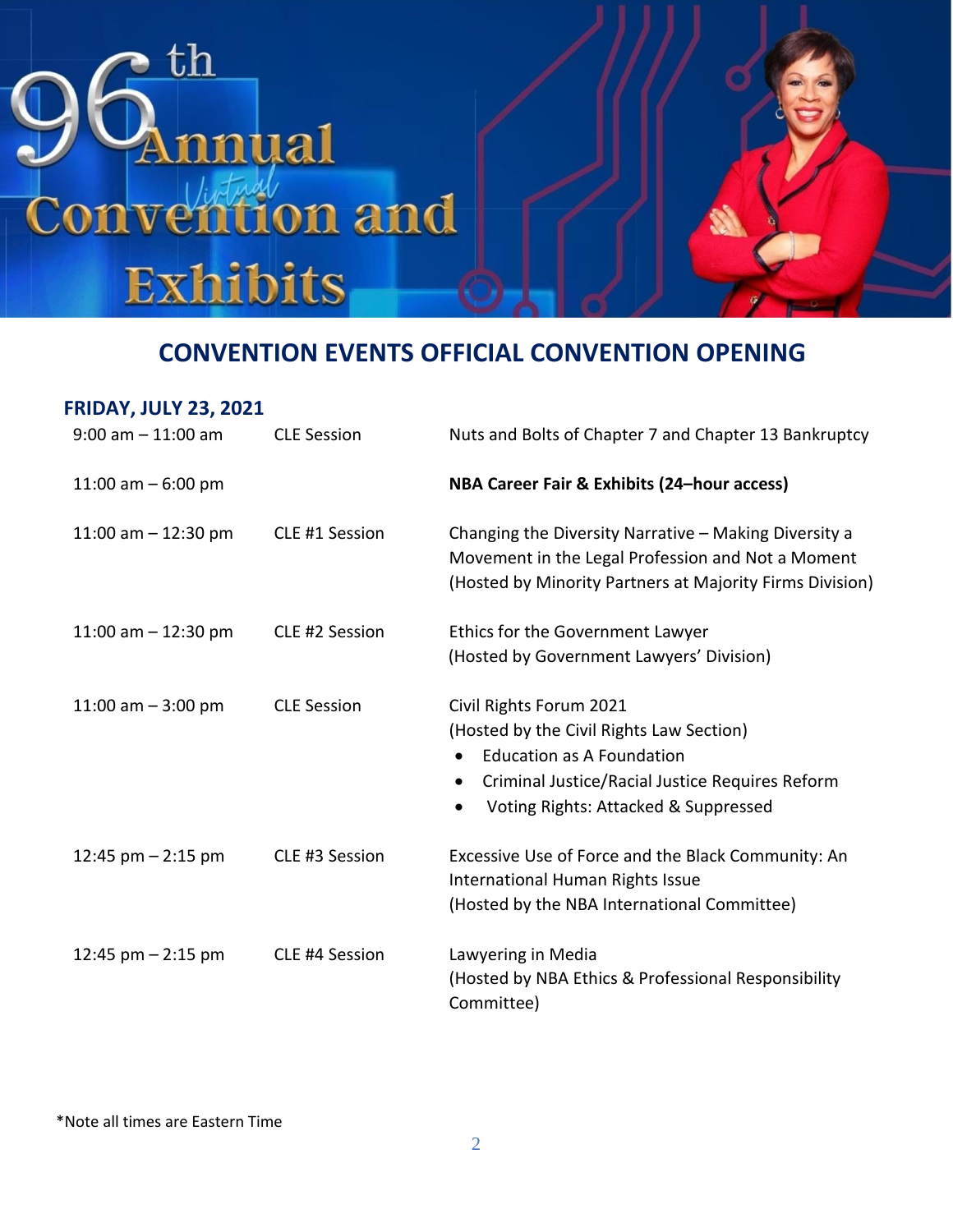

| $2:15$ pm $-3:15$ pm                | Martin Luther King, Jr., Drum Major for Justice Advocacy<br><b>Competition Program</b> |
|-------------------------------------|----------------------------------------------------------------------------------------|
| $3:15$ pm $-4:45$ pm                | NBA Candidates' Forum                                                                  |
| 5:30 pm $-8:00$ pm                  | <b>Nominations Committee</b>                                                           |
| $6:00 \text{ pm} - 7:30 \text{ pm}$ | NBA Board of Governors' Meeting                                                        |

### **SATURDAY, JULY 24, 2021**

|                        |                | PRESIDENT HOFFLER'S OPENING MESSAGE AND GREETING TO CONVENTION ATTENDEES                                           |  |
|------------------------|----------------|--------------------------------------------------------------------------------------------------------------------|--|
| $9:00$ am              |                | NBA Women's Law Division "Respect Yourself" Program<br>(Invitation only)                                           |  |
| $10:00$ am $-11:00$ am |                | <b>Nominations Committee</b>                                                                                       |  |
| 10:30 am $-$ 12:30 pm  |                | <b>Opening Plenary Session</b>                                                                                     |  |
| 12:45 pm $-5:30$ pm    |                | <b>NBA Career Fair &amp; Exhibits (24 hour access)</b>                                                             |  |
| 12:45 pm $-$ 2:15 pm   | CLE #5 Session | CROWN: Creating a Respectful and Open World for<br><b>Natural Hair</b><br>(Hosted by the NBA Women's Law Division) |  |
| 12:45 pm $-$ 3:45 pm   | CLE #6 Session | M&A Primer and Bootcamp for In-house Counsel and<br>Non-M&A Practitioners<br>(Hosted by Corporate Law Division)    |  |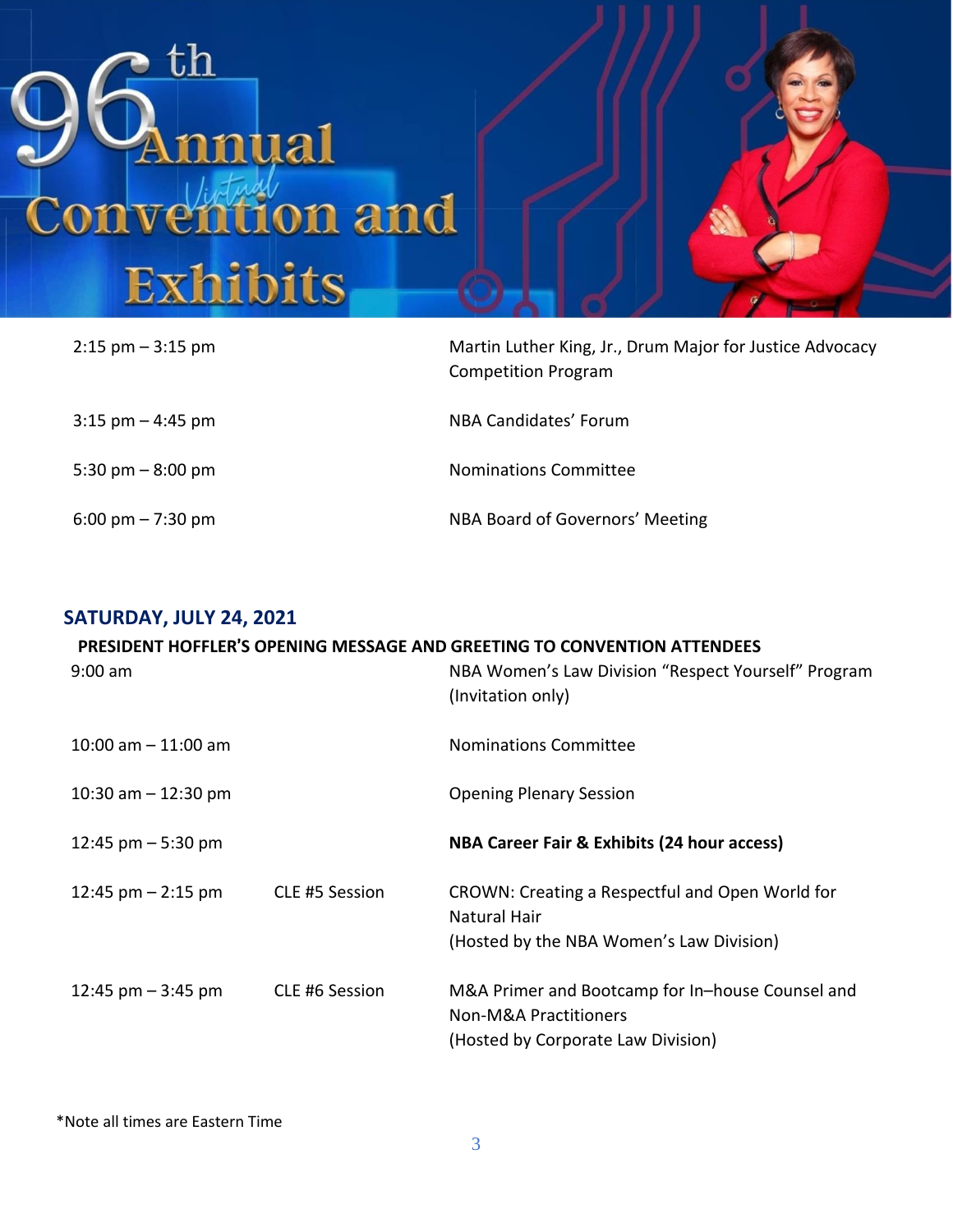

| 12:45 pm $-$ 3:45 pm                |                    | NBA/Arnold & Porter Associate Academy for Excellence<br>Program                                                                                                                                                                       |
|-------------------------------------|--------------------|---------------------------------------------------------------------------------------------------------------------------------------------------------------------------------------------------------------------------------------|
| 1:15 $pm - 5:15$ pm                 | <b>CLE Session</b> | <b>NBA Energy Forum</b><br>Don't Call it a Comeback: How the U.S. Rejoining<br>the Paris Climate Agreement Impacts the<br>Energy Industry<br>The Pandemic is Ending Now What?: What's New<br>in Energy Regulation, Jobs, & Technology |
| $2:30 \text{ pm} - 4:00 \text{ pm}$ | CLE #7 Session     | Staying out of the Disciplinary Doghouse<br>(Hosted by Ethics & Professional Responsibility<br>Committee)                                                                                                                             |
| 4:15 pm $-$ 5:45 pm                 |                    | <b>NBA Section Meetings</b>                                                                                                                                                                                                           |
| 4:30 pm $-6:30$ pm                  |                    | Judicial Council Chair's Reception                                                                                                                                                                                                    |
| 6:00 pm $- 7:30$ pm                 |                    | Managing Partners & General Counsel Virtual Dinner<br>(Invitation Only)                                                                                                                                                               |
| $6:00 \text{ pm} - 7:30 \text{ pm}$ |                    | NBA Past President's Council Meeting                                                                                                                                                                                                  |
| 6:00 pm $- 7:30$ pm                 |                    | NBA 40 Under 40 Awards Gala                                                                                                                                                                                                           |
| <b>SUNDAY, JULY 25, 2021</b>        |                    |                                                                                                                                                                                                                                       |
| $9:00$ am $-11:00$ am               |                    | 36th Annual Arthenia Joyner Prayer Breakfast                                                                                                                                                                                          |
| 11:00 am $-$ 1:00 pm                |                    | Presidential Showcase #1 - Masters of Mediation                                                                                                                                                                                       |

\*Note all times are Eastern Time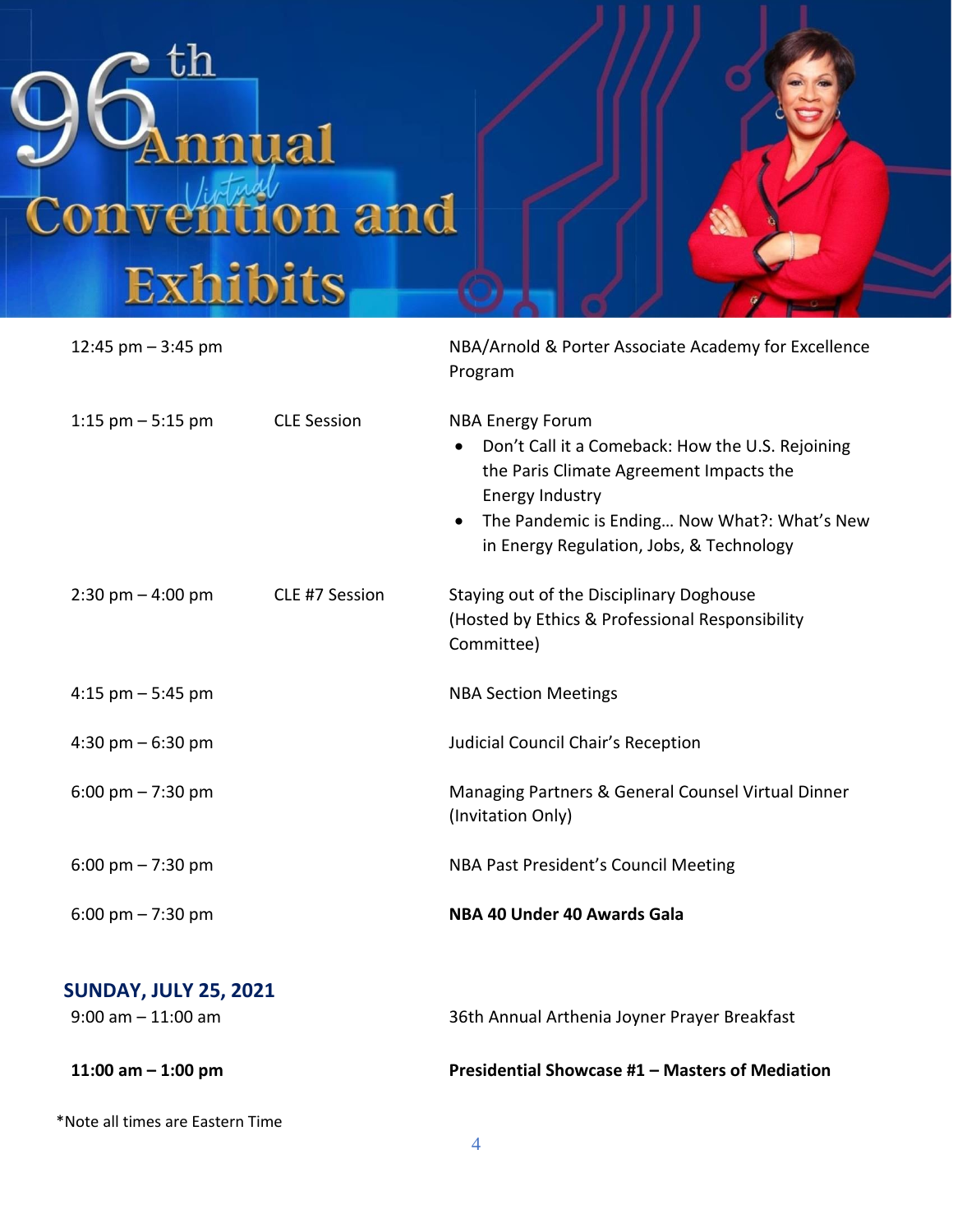

| 1:00 pm $-$ 5:30 pm                 |                    | NBA Career Fair & Exhibits (24-hour access)                                                                                                                                                                                                                                                             |
|-------------------------------------|--------------------|---------------------------------------------------------------------------------------------------------------------------------------------------------------------------------------------------------------------------------------------------------------------------------------------------------|
| 1:15 pm $-$ 2:45 pm                 | *Not CLE eligible  | COVID-19: Current Mental Health Issues<br>(Hosted by the NBA Covid-19 Taskforce)                                                                                                                                                                                                                        |
| 1:15 $pm - 2:45$ pm                 | CLE #10 Session    | <b>Environmental Justice Seminar</b><br>(Hosted by Environmental, Energy, and Public Utilities)                                                                                                                                                                                                         |
| 1:15 $pm - 5:15$ pm                 | <b>CLE Session</b> | Civil Trial Advocacy Master Class<br>(Hosted by Civil Trial Advocacy Section)<br>Trial Lawyers Championing Civil Rights and<br><b>Black Lives</b><br>The Time for Truth, Accountability and Reparations<br>$\bullet$<br>Is Now!<br>Emerging Trends in Civil Litigation: Opportunities and<br>Challenges |
| 1:30 pm $-$ 2:00 pm                 |                    | 34th Annual Fred David Gray Hall of Fame Awards<br>Program                                                                                                                                                                                                                                              |
| $3:00 \text{ pm} - 4:30 \text{ pm}$ | CLE #11 Session    | Intellectual Property Rights and NFTs and Best Practices<br>for Licensing Commercial Technical Data & Software to<br>the US Government<br>(Hosted by Intellectual Property Section)                                                                                                                     |
| $3:00 \text{ pm} - 4:30 \text{ pm}$ | CLE #12 Session    | Hot Topics in Energy and Environmental Law<br>(Hosted by Energy and Environmental Law)                                                                                                                                                                                                                  |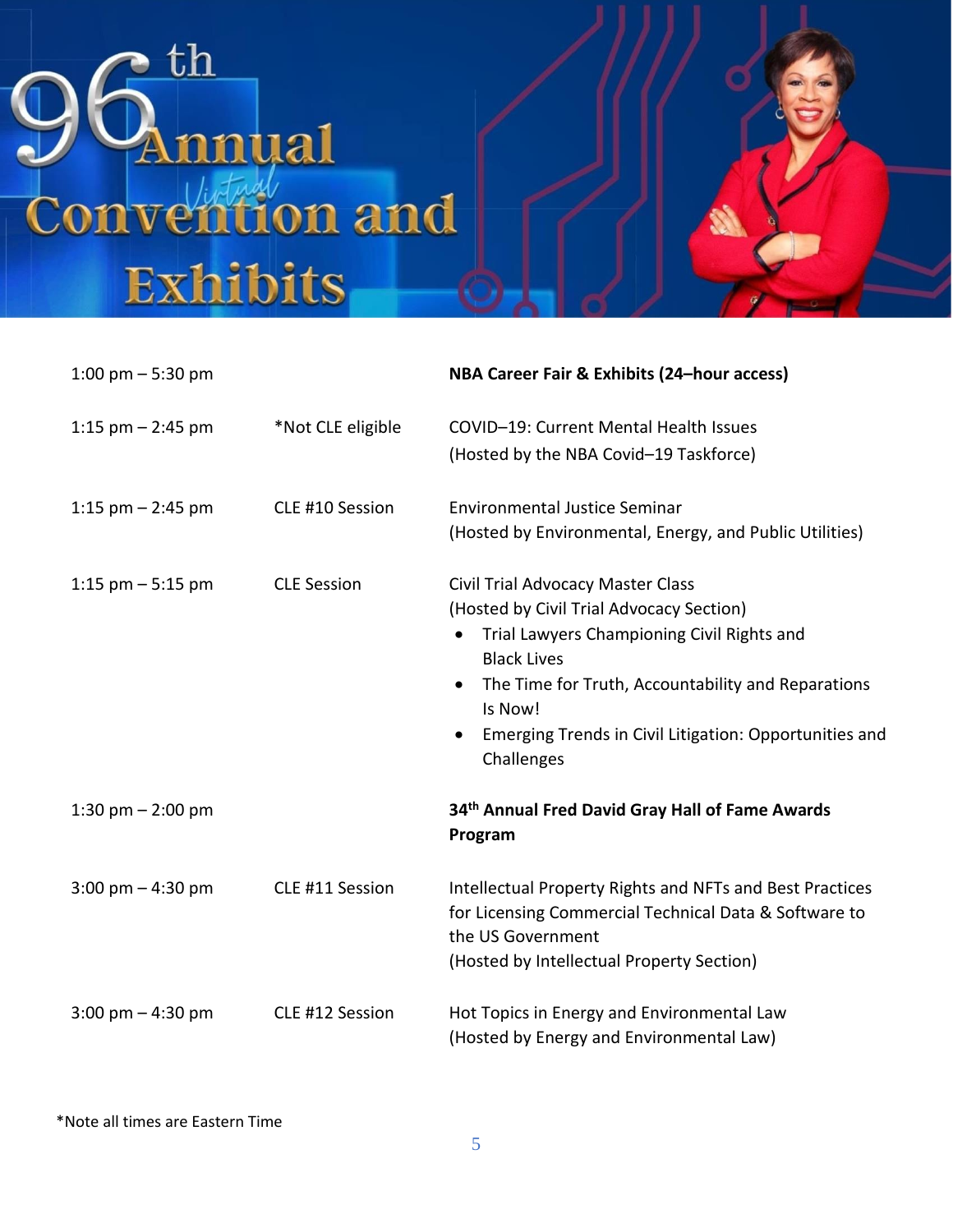

| $3:00 \text{ pm} - 5:00 \text{ pm}$ |                 | <b>Judicial Council Memorial Service</b><br>(Hosted by Judicial Council)                                          |
|-------------------------------------|-----------------|-------------------------------------------------------------------------------------------------------------------|
| 5:00 pm $- 7:00$ pm                 |                 | NBA Men's Retreat, Featuring NFLPA's Executive Director<br>DeMaurice Fitzgerald Smith                             |
| $6:15$ pm $-8:15$ pm                |                 | Young Lawyers Division (YLD) Junius Williams Soiree                                                               |
| <b>MONDAY, JULY 26, 2021</b>        |                 |                                                                                                                   |
| $9:15$ am $-10:45$ am               |                 | Presidential Showcase #2 - Policing in America: The<br><b>Aftermath of the George Floyd Murder</b>                |
| $9:15$ am $-10:45$ am               |                 | The Movement for Reparations, H.R. 40 and the Path<br>Forward, Featuring U.S. Congresswoman Sheila Jackson<br>Lee |
| 10:00 am $-$ 1:00 pm                |                 | <b>NBA ELECTIONS (General &amp; Affiliate voting)</b>                                                             |
| 11:00 am $-$ 1:00 pm                |                 | Presidential Showcase #3 - Lawyers Closing the Digital<br><b>Divide</b>                                           |
| 1:00 pm $-6:00$ pm                  |                 | NBA Career Fair & Exhibits (24-hour access)                                                                       |
| 1:15 pm $-$ 2:45 pm                 | CLE #13 Session | John C. Britton Supreme Court Review<br>(Hosted by Civil Rights Section)                                          |
| 1:15 $pm - 2:45$ pm                 | CLE #14 Session | <b>Transforming Healthcare</b><br>(Hosted by Health Law Section)                                                  |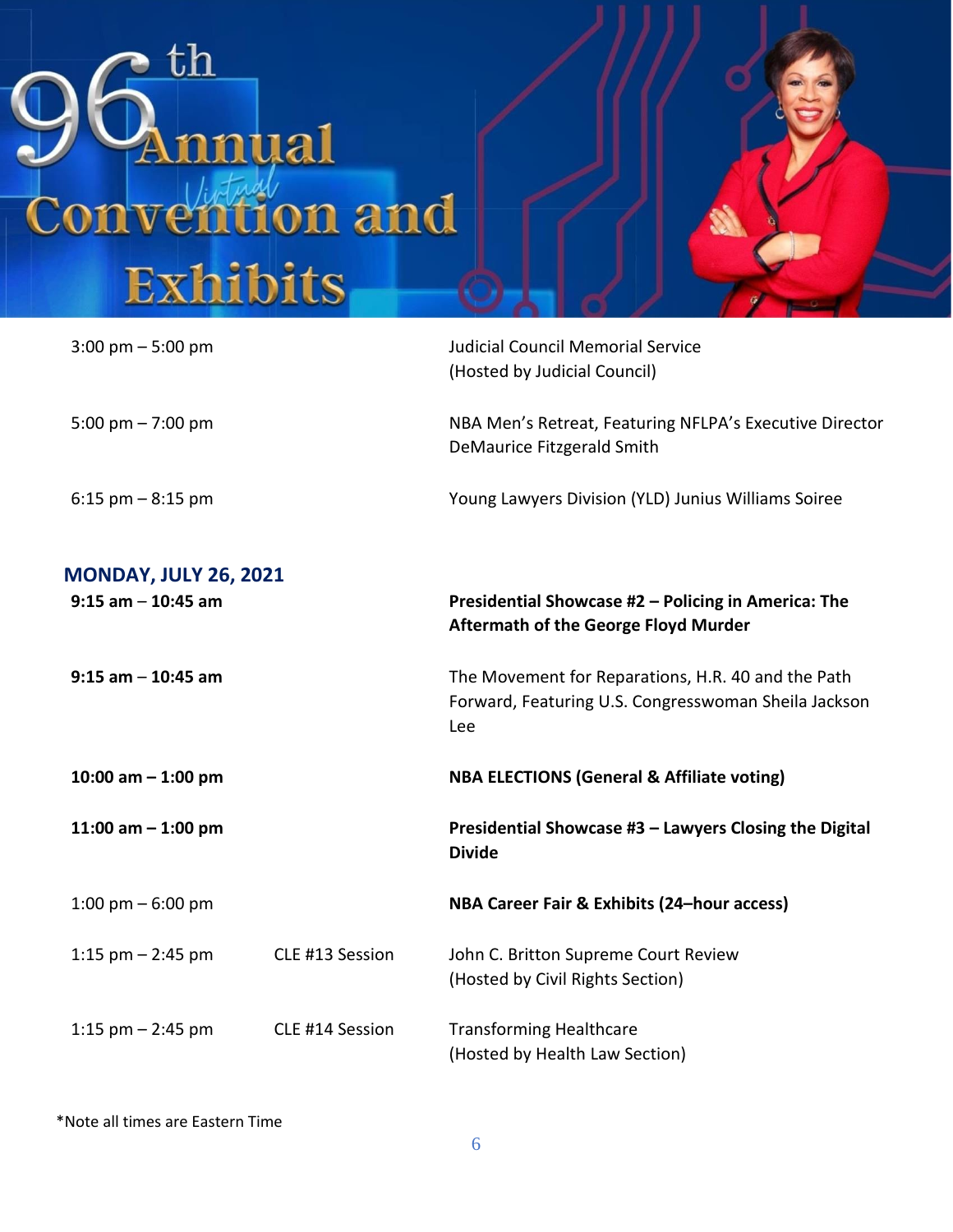

| 1:15 $pm - 3:15$ pm                 |                    | Where the Judiciary, Legislative and Executive Branch<br>Meet<br>(Hosted by Judicial Council)                                                                                                                                                                                                                                                      |
|-------------------------------------|--------------------|----------------------------------------------------------------------------------------------------------------------------------------------------------------------------------------------------------------------------------------------------------------------------------------------------------------------------------------------------|
| 1:15 $pm - 5:15$ pm                 | <b>CLE Session</b> | Corporate Counsel Leadership Forum<br>(Hosted by Corporate Law Section)<br><b>Purposeful Transition to Maximize Career</b><br>Opportunity - Corporate In-House<br>Purposeful Transition to Drive Brand and Grow<br>Your Practice - Law Firm<br>Big Law in the Civil Rights Trenches<br>$\bullet$<br>Technology - Next Gen for Lawyers<br>$\bullet$ |
| $2:00 \text{ pm} - 3:00 \text{ pm}$ |                    | Election Run-Off (If needed)                                                                                                                                                                                                                                                                                                                       |
| $3:00$ pm $-4:30$ pm                | CLE #15 Session    | Reproductive Rights Seminar<br>(Hosted by Health Law Section and Young Lawyers<br>Division)                                                                                                                                                                                                                                                        |
| $3:00 \text{ pm} - 4:30 \text{ pm}$ | CLE #16 Session    | How to Successfully Run a Virtual Law Practice<br>(Hosted by Women's Law Division)                                                                                                                                                                                                                                                                 |
| 4:45 pm $-6:00$ pm                  | CLE #17 Session    | <b>Effective Civilian Review Boards</b><br>(Hosted by Law and Religion                                                                                                                                                                                                                                                                             |
| 4:45 pm $-6:00$ pm                  | CLE #18 Session    | Raising the Bar on Effective Meetings<br>(Hosted by Parliamentarian Committee                                                                                                                                                                                                                                                                      |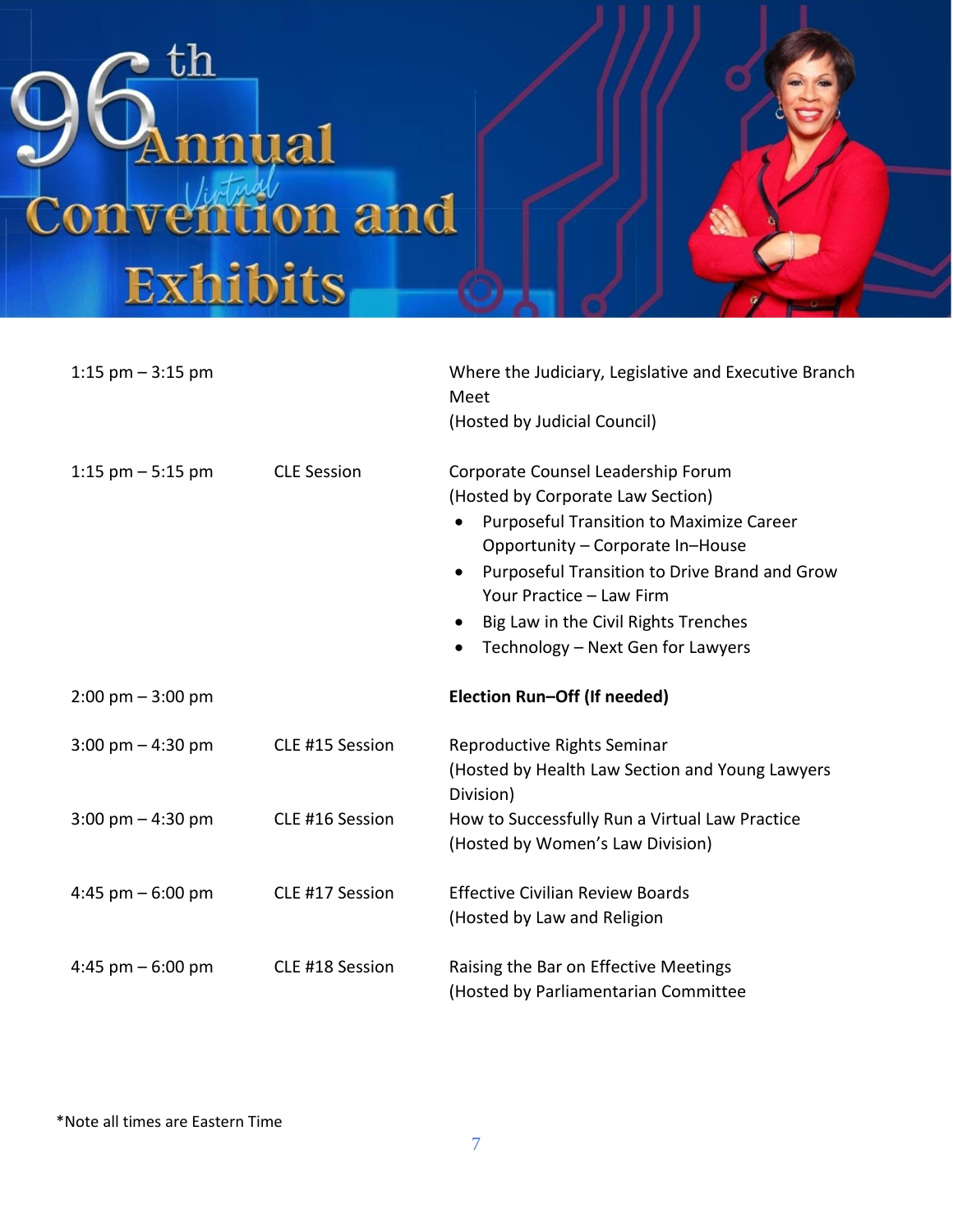

4:45 pm – 6:00 pm CLE Session Seeking Certainty in an Uncertain Regulatory Environment: Securities Law and Regulatory Compliance 2021 and Beyond

| <b>TUESDAY, JULY 27, 2021</b> |  |  |
|-------------------------------|--|--|
|                               |  |  |

11:00 am – 1:00 pm **Presidential Showcase #4 – Diversity in Legislation: How**

**Laws and Lawmakers Affect Black Communities** 1:15 pm – 2:15 pm National Bar Institute (NBI) Annual Meeting

1:15 pm – 2:45 pm CLE #19 Session Hot Topics in Immigration and International Law Issues in the Time of Bide (Hosted by International Law Section)

1:15 pm – 2:45 pm CLE #20 Session Redistricting After Shelby County (Hosted by Young Lawyers Division)

> Judicial Council Thurgood Marshall Awards Program (Hosted by Judicial Council)

1:30 pm – 2:30 pm and the state of the Affiliate Presidents Meeting

Section Chairs Meeting

2:45 pm – 4:45 pm Closing Plenary Meeting & Necrology Service

5:30 pm – 7:00 pm **NBA Annual Awards Gala & Ceremony**

\*Note all times are Eastern Time